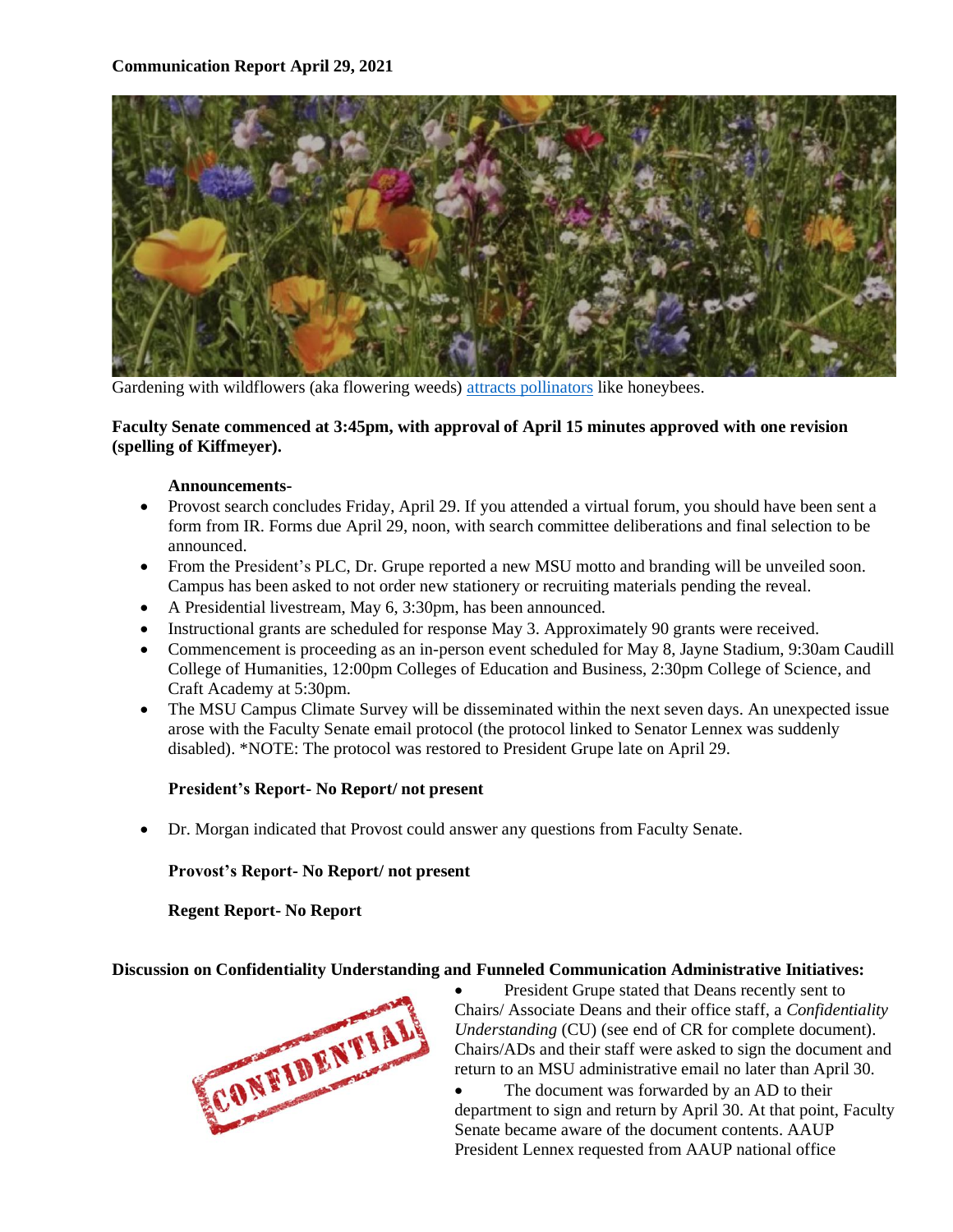guidance on faculty participation in confidentiality agreements. At MSU, Human Resources classifies personnel into "Faculty" and "Staff" categories. All Department Chairs/ Associate Deans receive faculty communications through their specific HR designation, but all other administrative personnel, despite having a tenured and ranked affiliation with an academic department, do not.

- The MSU AD retracted their request to faculty the next day. Regent Adams added that her understanding had been that the document was sent to Chairs/Associate Deans, their staff, and higher administration, but not departmental faculty.
- Discussion ensued about the following: Whether or not such a confidentiality understanding was necessary (No, re: PG-61 addresses work-related confidentiality, whether or not it was binding (No, see AAUP [response\)](https://www.aaup.org/report/confidentiality-and-governance), a violation of current MSU policy(Yes, re: PG-65 *Campus Free Speech Protection,*  BOR approved 8.8.2019), and if the agreement had been approved by the BOR (No, there has been no discussion or approval). Discussion included much consternation about the policy publication, distribution, and wording of the document. The document was later learned to have been authored by MSU Legal Counsel Fitzpatrick and disseminated from Human Resources. It is not known by whom, or exactly why, the document was originated.
- President Grupe pledged to bring a commendation resolution for those Chairs/ ADs that refused to sign the CU.

# CONE OF SILENCE



• Funneled communication initiative was introduced by Dr. Morgan. It requires ANY requests from any Faculty Senator or committee chair to be funneled through the Faculty Senate President who then must send the *consolidated* requests to Provost. The Provost will "get back to Faculty Senate with a response or forward to the appropriate person." \*NOTE: Response times on official communications are inconsistent and may not be fulfilled within needed timeframe. This action hampers shared governance on many levels. See more on the Faculty Senate Blackboard shell, meeting folder April 29.

**Administrative Feedback on Faculty Senate Actions:**

• Further revision to FYS standing committee description has been requested by Provost. Provost had not taken previous discussion of revisions to Dr. Morgan and would not without

additional revision to membership. Governance Chair Finch has revised membership, lines 34-62: *Each year, Faculty Senate Governance chair will bring nominees from the annual Faculty Interest Survey to meet with the faculty co-chair of General Education Council. The two representatives will work in concert to update membership.* Motion carries to revise the FYS committee description membership selection.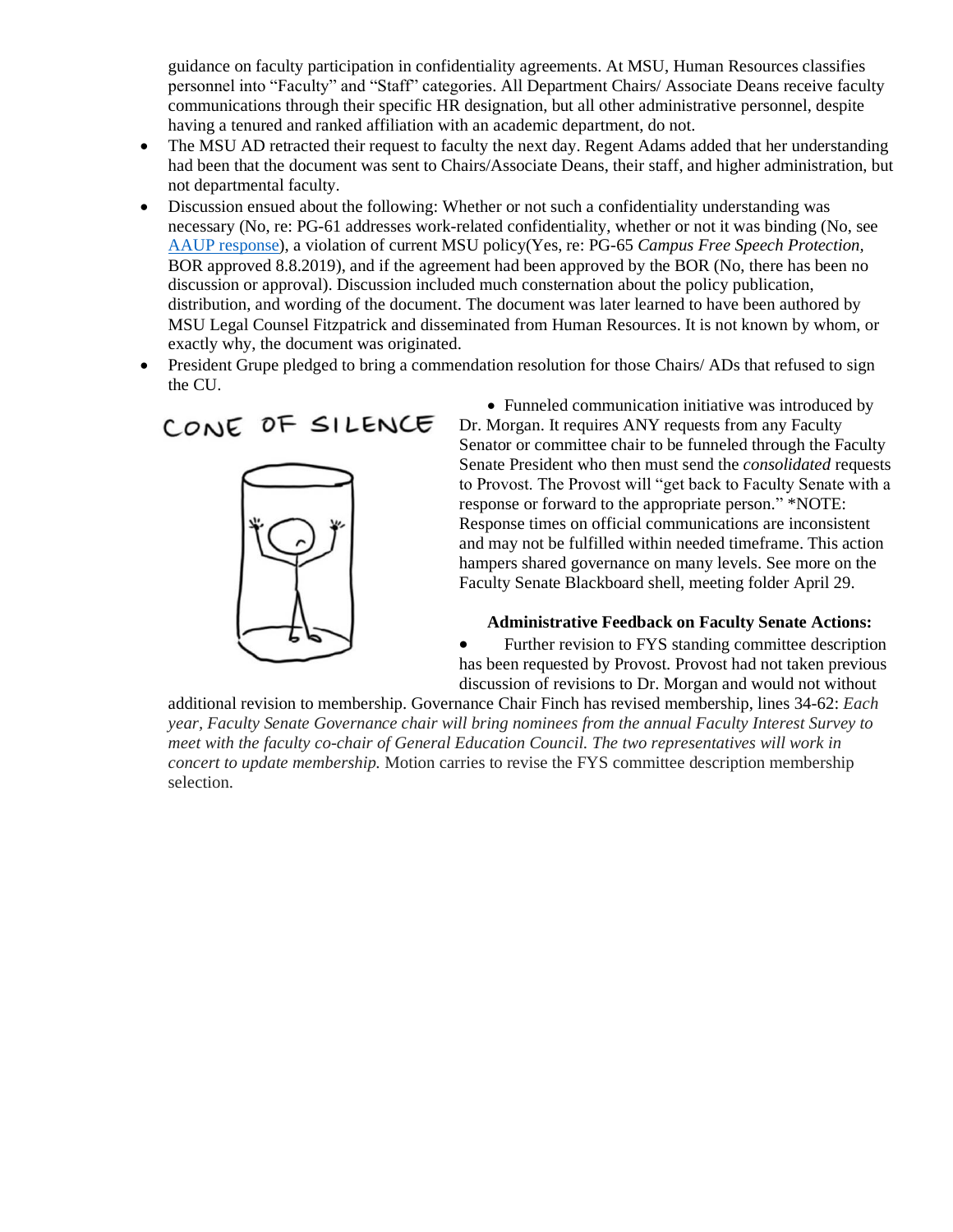# **Committee Reports:**

# **Executive Council-**

Presentation of the inaugural Faculty Senate Award for Shared Governance to Dr. C. Brent Rogers. Rogers started as an Assistant Professor in September of 1984 in the then Department of Agriculture and Natural Resources at Morehead State University. He has 37 years of service to Morehead State University. During his time at MSU, Rogers served on Faculty Senate more than 20 years and held a position on Executive Council six times during the course of his tenure in Faculty Senate. He has instilled his passion for shared governance with faculty across the campus. Rogers will be retiring on June 30, 2021 and we again thank him for his service and wish him well in his retirement. Congratulations Dr. Rogers!



President Grupe (left) presents Dr. Brent Rogers with the MSU FSA

#### **Academic Issues-**

- Senator Anthony Dotson has officially replaced retired Senator Schack as Chair of Academic Issues.
- Work continues with Max Ammons on draft UAR for Student Misconduct. Senator Dotson stated his hope that by Fall semester 2021 a resolution would be forthcoming on this UAR.

# **Evaluation- No report**

# **Faculty Welfare and Concerns-**

- FWC met with Governance committee and Staff Congress elections committee to continue discussion and progress on a *Committee on Committees.*
- Ad hoc Workload Calculation committee met and elected Dr. Mike Kessinger Chair, Senator Kimberlee Sharp co-Chair. They are currently reviewing UAR 136.03, a draft replacement not yet published to Human Resources.
- PAc-35 Faculty Evaluation Plans, presented for 1<sup>st</sup> Reading
- PAc-31 University Librarians, presented for 1<sup>st</sup> Reading
- PAc-17 Sabbatical Leave of Absence, presented for 1<sup>st</sup> Reading
- FWC has requested Governance review and present appropriate revisions to Faculty Senate on the Excellence in Teaching Committee and the Research and Creative Production Committees.

# **Governance- No report. Standing committee appointments will be presented May 6.**

#### **General Education Council Report**

• Senator Mark Graves now officially reporting on this committee*.* 

# **Staff Congress' Report- No Report**

**SGA Report- No Report;** Emily Wiley was re-elected as SGA President

**New Business** 

**Old Business**

#### **Next regular meeting May 6, 2021 via Webex**

**Adjournment:** 5:12pm